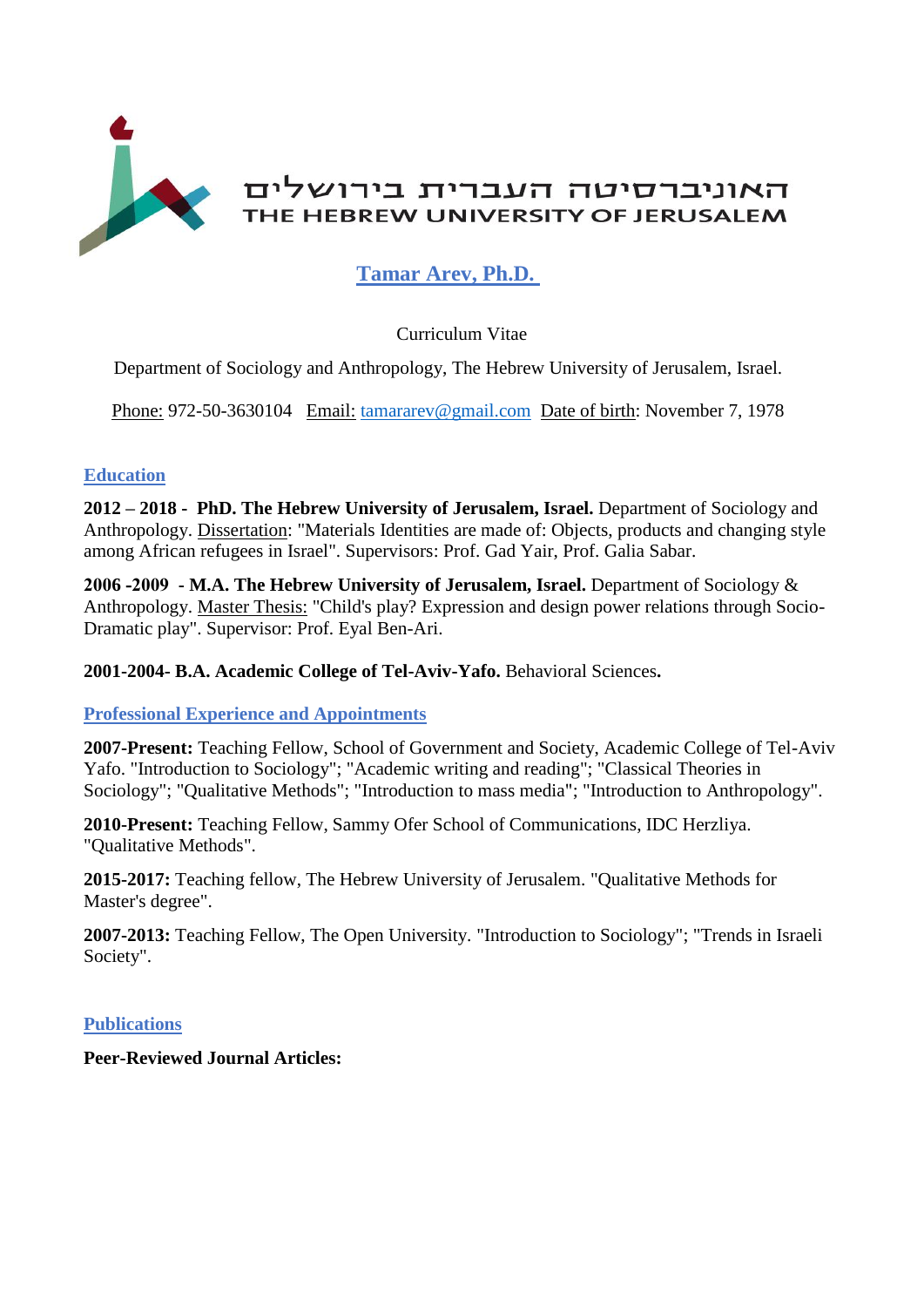

Arev, T. (2019). Between Clothes and the Body: National and Gender Identity among Eritrean Women Refugees. *Journal of Refugee Studies*, 32 (2): 302-321.

Arev, T. (2018). Out of the (ethnic) closet: Consumer practices among Eritrean refugee women. Journal of Consumer Culture. http://journals.sagepub.com/eprint/UqgbI4xSNnPMeCZUcYj3/full

Arev, T. (2017). Ultra-Technological Refugees: Identity Construction through Consumer Culture among African Refugees in Israel. *Glocalism: Journal of Culture, Politics and Innovation* (2), DOI: 10.12893/gjcpi.2017.2.5.

#### **Book Chapters:**

Arev, T. (2019). Consumerism as belonging- Identity and luxury goods among African Refugees in Israel. In: G. Sabar and E. Shir (eds), Life Seekers: Eritrean, Sudanese and Israelis in shared spaces. Pp 139-158. [Hebrew]

#### **Awards, Prizes and Grants**

**2017-** Academic Excellence in teaching, Academic College of Tel-Aviv Yafo.

**2016**- Academic Excellence in teaching, Academic College of Tel-Aviv Yafo.

**2013**- Academic Excellence in teaching, Academic College of Tel-Aviv Yafo.

**2011**- Academic Excellence in teaching, Academic College of Tel-Aviv Yafo.

**2015-** The Shaine Center for Research in Social Science, the Hebrew University of Jerusalem.

**2015-** Tel-Aviv Global Research Scholarship- Honorable Mention.

**2008-** The NCJW Research Institute for Innovation in Education, the Hebrew University.

**2007-** The Harry S. Truman Research Institute for the Advancement of peace, the Hebrew University.

# **Papers Presented in Scientific Conferences**

Arev, T. (2019). Identity and Luxury goods among African Refugees in Israel. African Studies, Tel Aviv University. May 15.

Arev, T. (2018). African refugees in Israel- Consumer Culture from gender perspectives. School of Government and Sociology, Tel-Aviv Yafo Academic College. June 4.

Arev, T. (2018). Materials identities are made of: Products, Objects and Changing Style among African Refugees in Israel. The Department of behavior Sciences, Ruppin Academic College. March 5.